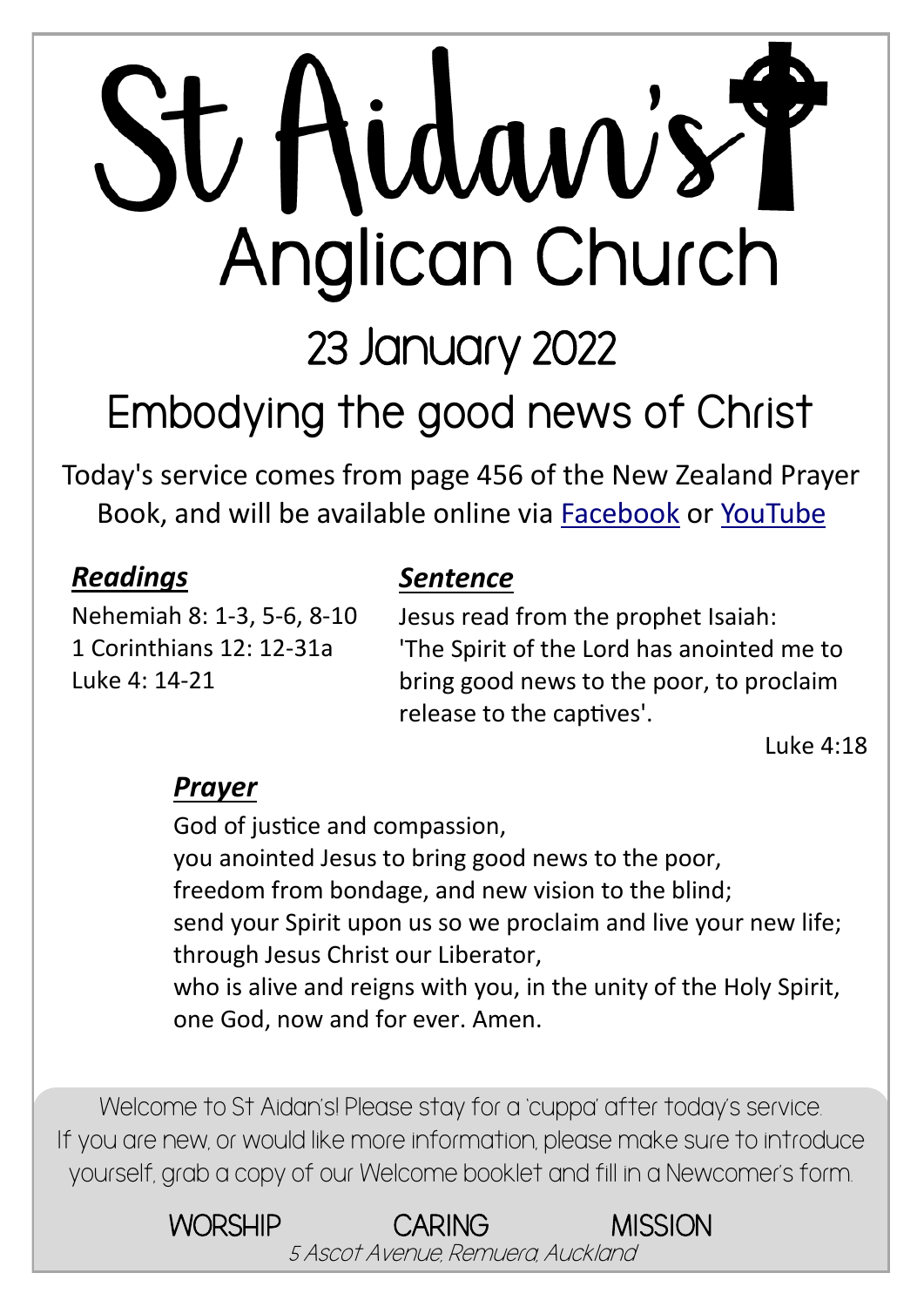## What's on at St Aidan's

## **Today**

*\*A valid My Vaccine Pass is required for attendance at all services\**

**9am** - Combined Congregations Summer Holy Communion service.

Our guest preacher today is the Rev'd Helen Wilderspin, while Louise takes a short break away.

*No Kids' Church during school holidays however activity sheets are available at the rear of the church each Sunday.*

Our service will be shared later via our [Facebook page](https://www.facebook.com/StAidansRemuera/) and [YouTube](https://www.youtube.com/channel/UCp1KTUD3GRs20GGAFeAZ7fQ)  [channel](https://www.youtube.com/channel/UCp1KTUD3GRs20GGAFeAZ7fQ) for those who are unable to be with us in person.

#### This Week

#### **Parish Office reopens for 2022** -

from Friday  $21<sup>st</sup>$  January, resuming usual hours 9am to 3:30pm weekdays thereafter. If you require access for cleaning, flowers, etc. please come along during this time.

#### Next Week

**9am** - Combined Congregations Summer Holy Communion service.

*\*Final 9am service - we will return to regular 8am and 9:30am services from Sunday 6th February.*

#### **Prayers**

 For the people of Tonga, the agencies providing resources and that aid will reach those in need



- As many people return to work, some for the first time since August, they would feel rested and ready, and that we would all be patient and considerate as traffic ramps up
- Places experiencing political unrest, praying particularly for the escalating tensions between Ukraine and Russia

#### Assoc. Priest Appointment

We are delighted to announce the appointment of Reverend Kerry Davis to our Associate priest



position. Kerry and his wife Vaoa will join the parish in late March. For the past four years Kerry has served as the Missioner/Vicar at the Church of the Holy Sepulchre. Kerry will bring experience and a wide range of gifts to St Aidan's complementing and building upon the existing ministry. Please pray for their family as they conclude their current role and also for the Church community of Holy Sepulchre as they prepare to farewell Kerry and look to their next chapter.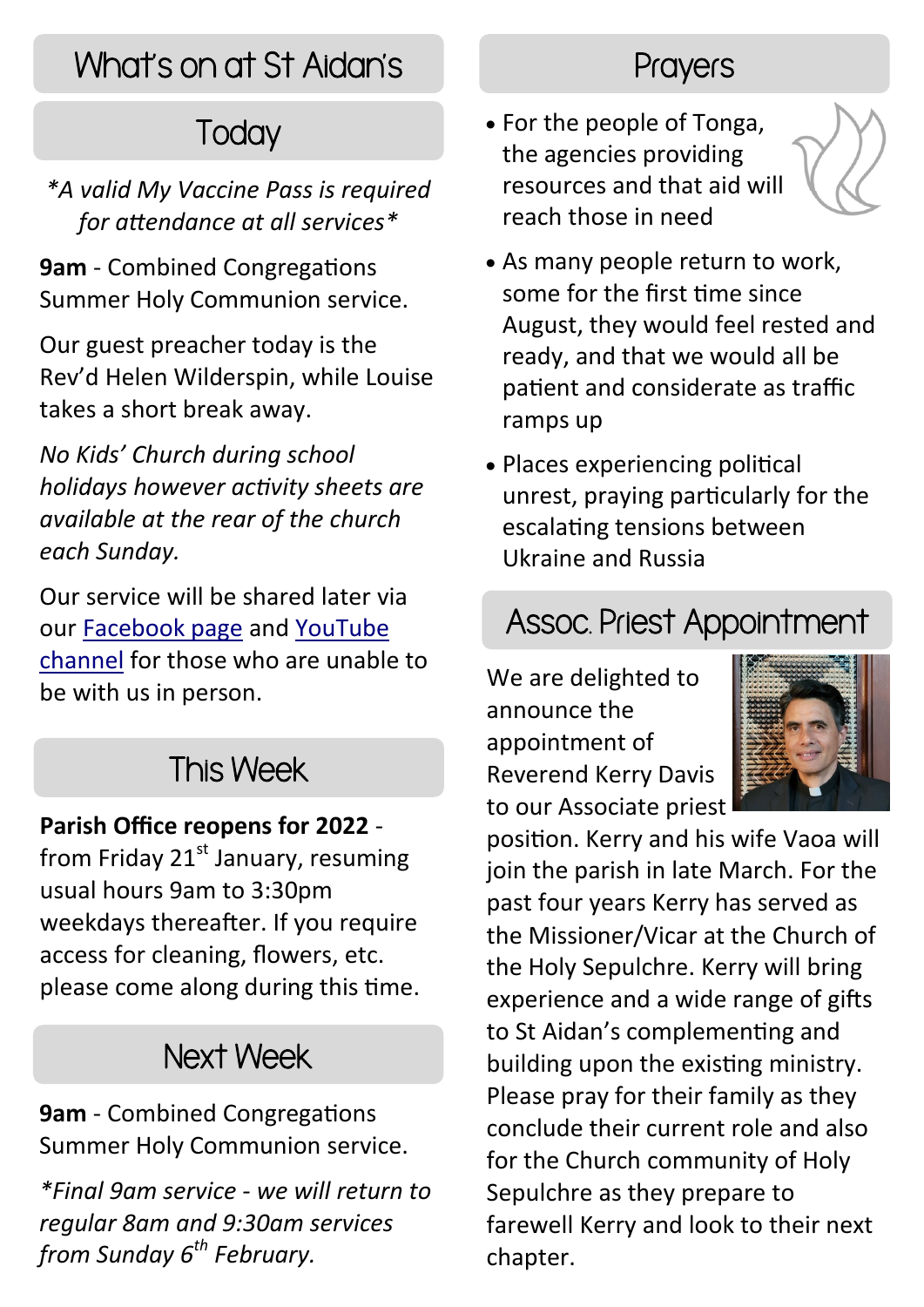## Blessing of the Backpacks

Sunday 13<sup>th</sup> February at the 9:30am service. Teachers and students of all ages - bring along



something to represent your return to places of learning and let us pray for your year ahead.

## St Paul's Polo Charity Gala

A Hololio polo fundraiser for the Warner Wilder Community Centre at St Paul's in the Park, Flat Bush, from 2pm, 26<sup>th</sup> January at 250 Tourist Road, Clevedon. General Admission \$10. Pre-purchase a Free Range Chef dinner for \$45 or pack a BYO picnic and your blanket and chairs, Tickets via Eventfinda at [hololio.co.nz/polo.](https://hololio.co.nz/polo) *Vaccine pass essential on entry.*

#### Mission Shop

Jenny, Gail, Terrie and the team have been busy getting things ready for the Mission Shop to reopen on Thursday 10<sup>th</sup> February at 10am. We plan to check Vaccine Passes for entry to meet current Orange level rules and to ensure the safety of our volunteers and customers.

If you may be able to help out please have a chat to Jenny Haggitt. We have a number of very experienced volunteers who would be happy to 'show you the ropes.'

#### Clergy House Painting

The Clergy House interior windows need to be painted. Do you have some time and energy and can wield a paint brush? If you are willing to help paint the interior windows we will be getting this done in the second week of March, ready for Kerry and Vaoa to arrive. We will need to arrange contractors if no help is forthcoming, so please write your name on the clipboard or contact the office if you can help.

## Tonga Emergency Appeal

**Anglican Missions Anglican Missions** have launched an emergency appeal for Tonga. To make a contribution visit: [www.angmissions.org.nz/donate](https://angmissions.org.nz/donate) or direct deposit to Anglican Missions Board, *Acct #* **02 0585 0001796-00** *Particulars/Reference*: Your Name *Code*: Tonga

#### New to St Aidan's?

We hope you enjoy the worship and fellowship here at St Aidan's, and that today gives you an idea of who we are and what is going on in the life of our church. There is a lot more

info in the Welcome to St Aidan's Booklet on the table in the Gathering Area (or see **[www.staidans.co.nz](https://www.staidans.co.nz/wp-content/uploads/2021/12/Welcome-Booklet-Web.pdf)**).